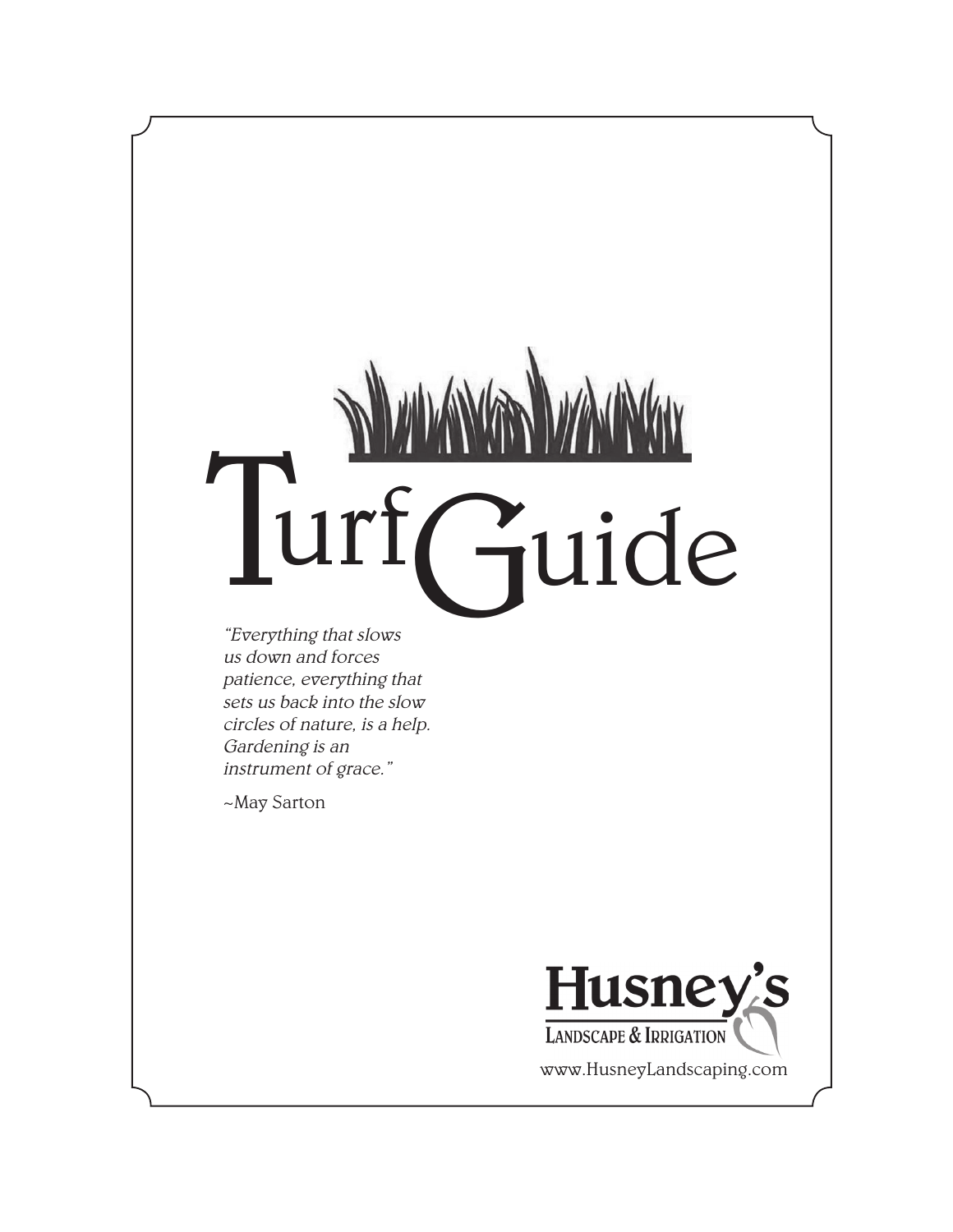# **NEW SEED & TURF CARE**

The following are care procedures that are necessary to follow in order to have success with seed germination and fill in.

### **Watering**

Water is the most important management practice, essential for turf plants in every stage of growth. The turf area and soil should be monitored for watering needs rather than following a pre-set watering schedule. Rules of thumb:

- 1. A newly seeded lawn area should be kept moist throughout the day for good germination. Perennial ryegrass in the seed mix will begin to germinate within 7-10 days of seeding. Kentucky Bluegrass, which makes up the majority of seed in the mix, will begin to germinate 14-21 days from the date of seeding.
- 2. Depending on temperature and wind conditions, the lawn area may require  $1-4$  ( $+/-$ ) light waterings throughout the day to maintain a moist seedbed. Note that areas along driveways, sidewalks and streetside tend to dry out more quickly due to heat generated off the pavement. Special attention should be paid to these and other areas that seem vulnerable to drying out.

If lawn area is allowed to dry out due to temperature, wind, lack of water, or other site/weather conditions, the germination process will be slowed and some percentage of turf seed may not emerge or even die off. This may lead to thin and bare areas.

- 1. Water in early morning or afternoon. If watering in afternoon, be sure there is enough time for the grass blades to dry before dark. It is advised to not let your lawn go into the evening and overnight in a damp wet condition. This may provide the conditions for disease.
- 2. As the new lawn grows, reduce the frequency of watering, but at same time increase the amount of water applied. Water deeper and less frequently in order to allow the water to penetrate deeper into the soil to help promote a deep, well developed root system.

### **Fertilizing**

New turf should receive a balanced fertilizing after it has been mowed at least twice about 4-6 weeks after seeding. Do not use any weed killer at this time as it may harm the lawn. The following is a schedule of fertilizing that we recommend for healthy seasonal growth, root development, enhanced Winter hardiness, and early growth in Spring:<br>Early Spring (March / April)

Late Summer (August / September) Late Spring (May) Late Season (late October / November)

### **Note**

The emerging lawn may germinate unevenly and thus give the appearance of thin or bare areas. Maintain your watering and fertilizing schedule and in most cases these areas will proceed to fill in. There should be no need to top dress or over seed within the turf establishment period. Under a program of proper care and with normal weather conditions, a seeded area should develop into a sod-like lawn within 1-2 years.

### **Mowing**

A newly seeded lawn should not be cut until the lawn has reached a height of 2" or more. Lawn mower blades should be kept sharp. Mower blades should be carefully set so that the first cut will not be closer than 2 ½".